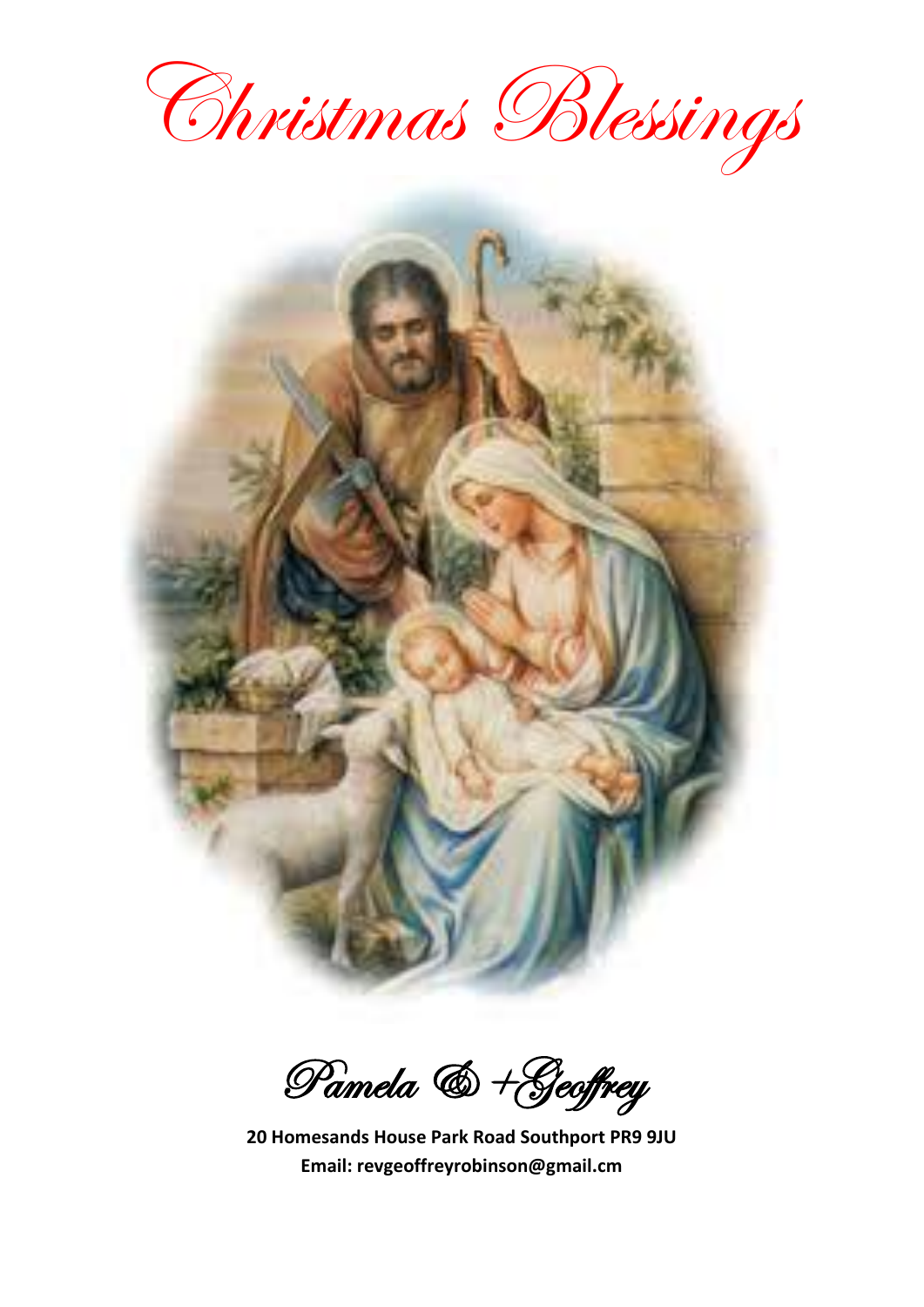

# Some Periodic Ramblings of the Prior



# *Dear Members*

"Once upon a time there was a man who looked upon Christmas as a lot of humbug. He wasn't a Scrooge. He was a kind and decent person, generous to his family, upright in all his dealings with other men. But he didn't believe all that stuff about Incarnation which churches proclaim at Christmas. And he was too honest to pretend that he did. "I am truly sorry to distress you," he told his wife, who was a faithful churchgoer. "But I simply cannot understand this claim that God becomes man. It doesn't make any sense to me."

On Christmas Eve his wife and children went to church for the Midnight Mass. He declined to accompany them. "I'd feel like a hypocrite," he explained. "I'd rather stay at home. But I'll wait up for you."

Shortly after his family drove away in the car, snow began to fall. He went to the window and watched the flurries getting heavier and heavier. "If we must have Christmas," he thought, "it's nice to have a white one." He went back to his chair by the fireside and began to read his newspaper. A few minutes later he was startled by a thudding sound. It was quickly followed by another, then another.

He thought that someone must be throwing snowballs at his sitting room window. When he went to the front door to investigate, he found a flock of birds huddled miserably in the storm. They had been caught in the storm and in a desperate search for shelter had tried to fly through his window. "I can't let these poor creatures lie there and freeze," he thought. "But how can I help them?" Then he remembered

**December 2017** (Issue 31) **Email: [revgeoffreyrobinson@ntlworld.com](mailto:revgeoffreyrobinson@ntlworld.com) / Tele: 07817 825624**

the barn where the children's pony was stabled. It would provide a warm shelter.

He put on his coat and galoshes and tramped through the deepening snow to the barn. He opened the door wide and turned on a light. But the birds didn't come in. "Food will lure them in," he thought. So he hurried back to the house for bread crumbs, which he sprinkled on the snow to make a trail into the barn. To his dismay, the birds ignored the bread crumbs and continued to flop around helplessly in the snow. He tried shooing them into the barn by walking around and waving his arms. They scattered in every direction - except into the warm lighted barn.

"They find me a strange and terrifying creature," he said to himself, "and I can't seem to think of any way to let them know they can trust me. If only I could be a bird myself for a few minutes, perhaps I could lead them to safety…"Just at that moment the church bells began to ring. He stood silent for a while, listening to the bells pealing the glad tidings of Christmas. Then he sank to his knees in the snow. "Now I do understand," he whispered. "Now I see why You had to do it.

*+Geoffrey* – GRAND PRIOR



"May the God of our Lord Jesus Christ, the Father of glory, give you a spirit of wisdom and perception of what is revealed, to bring you to full knowledge of him. May he enlighten the eyes of your mind so that you can see what hope his call holds for you, what rich glories he has promised the saints will inherit."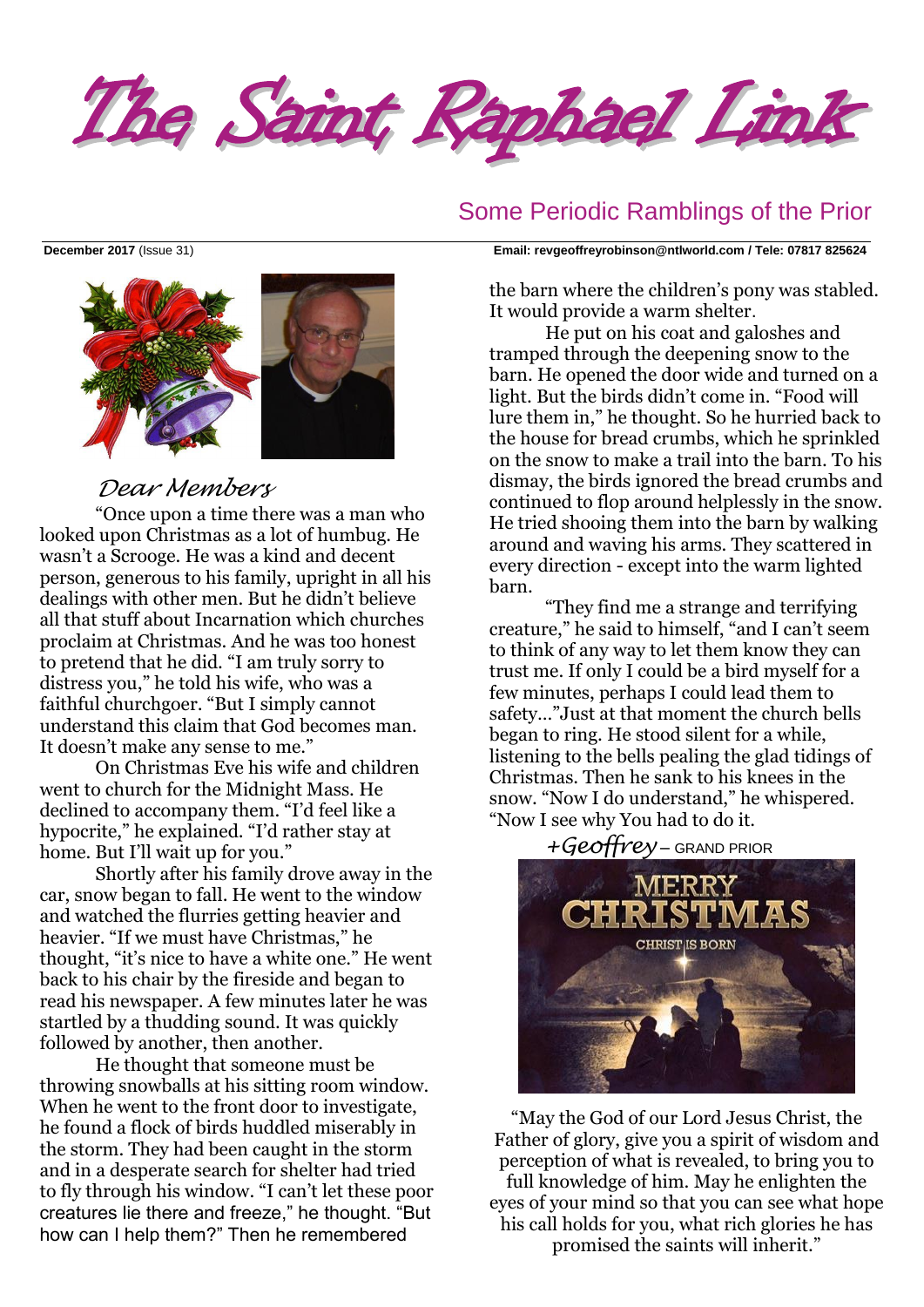

**SICK:** Beryl Anderton / Paul Shaw / Sheila Hogarth / Ruth Barr / Kathleen Roberts / Lesley Fudge / Thelma Thompson / Marlene Addy / Tania Walker / Lidia Flemming / Paul Sheridan / Roy Howard / Albert Jones / (Baby) Charlotte Park / Nicole Vendettuoli / Ivor MacFarlane / Shaun Humphries / Lucy Riding **/** Veronica Hawcroft / Amelia Radomski / Mary Flannigan / John & Mary Howard / Ida Simpson / Clarice Shaw / Julie Stelling / Diane Beresford / Tony Kirby / Delia Serman / Sally Hayes / Nick Brooks / Bishop Gerard & Pam Crane / Ruth Moody & family / Brigitte & Brian Duffett / Norman Dutton, archbishop / Keith & Joan Warren / Jean & Alan Rothwell / Maureen Bohanna / Eileen Duffy / Amanda Bannister / Antonia / Carole Armistead / Charlotte Collins / John Langham / Anne-Marie Solley / Marjorie Hooley / Yvonne Doyle / Pamela Masih (pronounced -Massey) Fiona Parkinson / Harry Shaw / Ray Pope / Martin Mollit / John Beddows / Derrick Hawkins Doreen Morgan / Ian Weatheral Ann Trust / Ann Harrison / Fr Glyn Shipton.

### **The Recently Departed**

Doreen Stewart 22. Xi .17 / Allen Kerr 23.xi.17 Dame Patti Ansell / Chevalier Peter Robins **May they Rest in Peace**

### **ANSWER TO PRAYER**



The real Santa lived a long time ago in a place called [Asia Minor.](http://www.stnicholascenter.org/pages/glossary/#term5) It is now the country of Turkey. His name was Nicholas.

Nicholas' parents died when he was just a teenager. His parents left him a lot of money which made him a rich young man. He went to live with his uncle who was a priest.

Nicholas heard about a man who had lost all his money. He had three daughters who were old

enough to get married. But in those days young women had to have money in order to get married. This money was a ["dowry"](http://www.stnicholascenter.org/pages/glossary/#term77) and it was used to help the new family get started. If you didn't have dowry money, you didn't get married.

This family was so poor they had nothing left to eat. The daughters were going to be sold as slaves because they couldn't live at home any longer. They were very sad. They wouldn't be able to have families of their own. And they would have to be slaves—no longer able to decide where they would live or what they would do.

The night before the oldest daughter was to be sold, she washed her stockings and put them in front of the fire to dry. Then all of them went to sleep—the father and the three daughters. In the morning the daughter saw a lump in her stocking. Reaching in, she found a small, heavy bag. It had gold inside! Enough to provide food for the family and money for her dowry. Oh, how happy they were!

The next morning, another bag with gold was found. Imagine! Two of the daughters would now be saved. Such joy!

And the next night, the father planned to stay awake to find out who was helping his daughters. He dozed off, but heard a small "clink" as another bag landed in the room.

Quickly he jumped up and ran out of the door. Who did he catch ducking around the corner? Nicholas, the young man who lived with his uncle. "Nicholas, it is you! Thank you for helping us—he hardly knew what to say!"

Nicholas said, "Please, do not thank me—thank God that your prayers have been answered. Do not tell others about me."

In some churches, the statue of St Nicholas sows him with children grouped around him



*Guess the Locations: 1. Ripon / 2. Portsmouth*